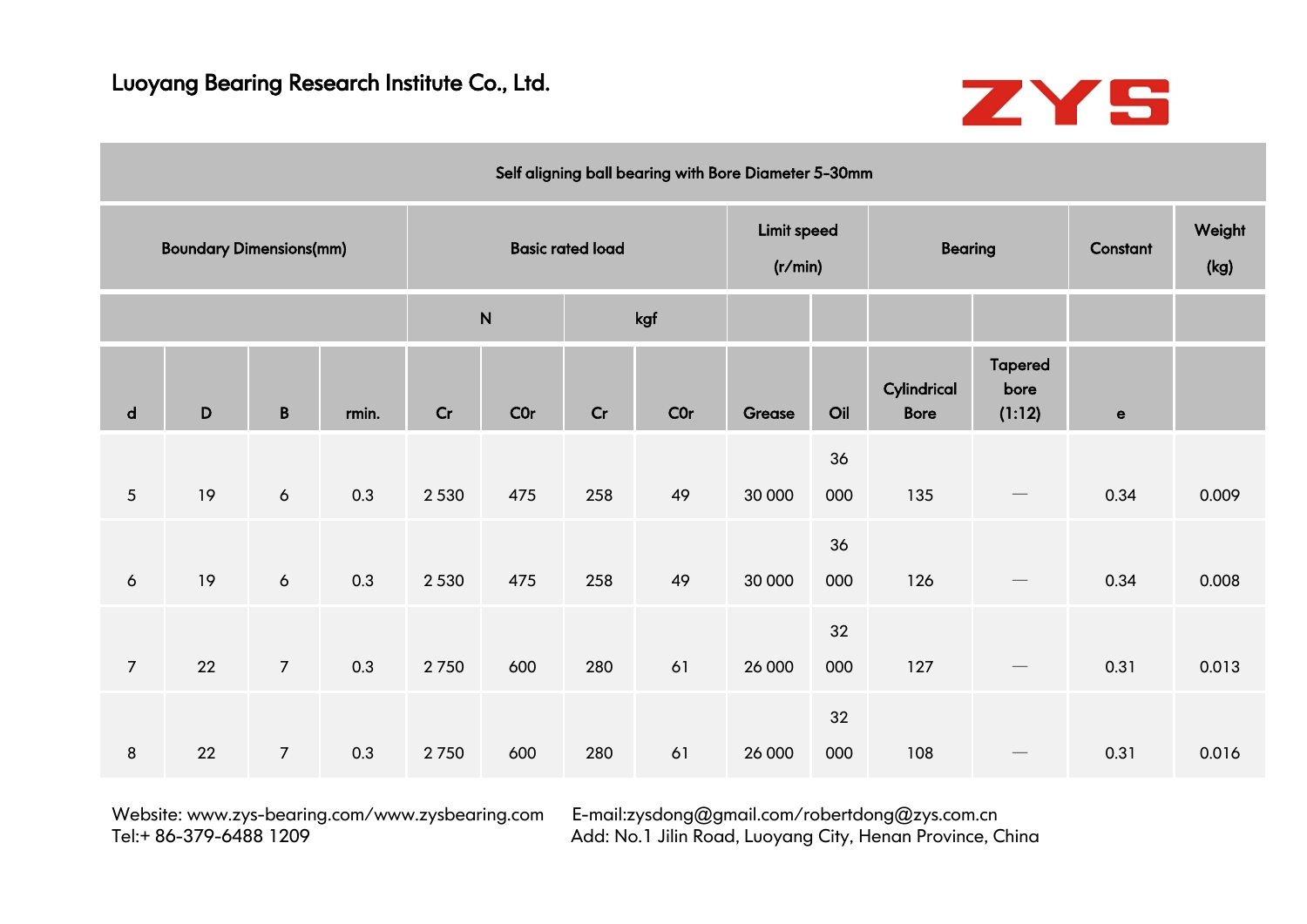

|    |    |                 |     |         |         |     |     |        | 30  |      |                                 |      |       |
|----|----|-----------------|-----|---------|---------|-----|-----|--------|-----|------|---------------------------------|------|-------|
| 9  | 26 | 8               | 0.6 | 4 1 5 0 | 895     | 425 | 91  | 26 000 | 000 | 129  |                                 | 0.32 | 0.021 |
|    |    |                 |     |         |         |     |     |        | 28  |      |                                 |      |       |
| 10 | 30 | 9               | 0.6 | 5 5 5 0 | 1 1 9 0 | 570 | 121 | 22 000 | 000 | 1200 | $\hspace{0.1mm}-\hspace{0.1mm}$ | 0.32 | 0.033 |
|    |    |                 |     |         |         |     |     |        | 28  |      |                                 |      |       |
|    | 30 | 14              | 0.6 | 7450    | 1 5 9 0 | 760 | 162 | 24 000 | 000 | 2200 | $\hspace{0.1cm}-\hspace{0.1cm}$ | 0.64 | 0.042 |
|    |    |                 |     |         |         |     |     |        | 24  |      |                                 |      |       |
|    | 35 | 11              | 0.6 | 7 3 5 0 | 1620    | 750 | 165 | 20 000 | 000 | 1300 |                                 | 0.35 | 0.057 |
|    |    |                 |     |         |         |     |     |        | 22  |      |                                 |      |       |
|    | 35 | 17              | 0.6 | 9 2 0 0 | 2010    | 935 | 205 | 18 000 | 000 | 2300 |                                 | 0.71 | 0.077 |
|    |    |                 |     |         |         |     |     |        | 26  |      |                                 |      |       |
| 12 | 32 | 10 <sup>°</sup> | 0.6 | 5700    | 1 270   | 580 | 130 | 22 000 | 000 | 1201 | $\hspace{0.1mm}-\hspace{0.1mm}$ | 0.36 | 0.039 |
|    |    |                 |     |         |         |     |     |        | 26  |      |                                 |      |       |
|    | 32 | 14              | 0.6 | 7750    | 1730    | 790 | 177 | 22 000 | 000 | 2201 | $\overline{\phantom{0}}$        | 0.58 | 0.048 |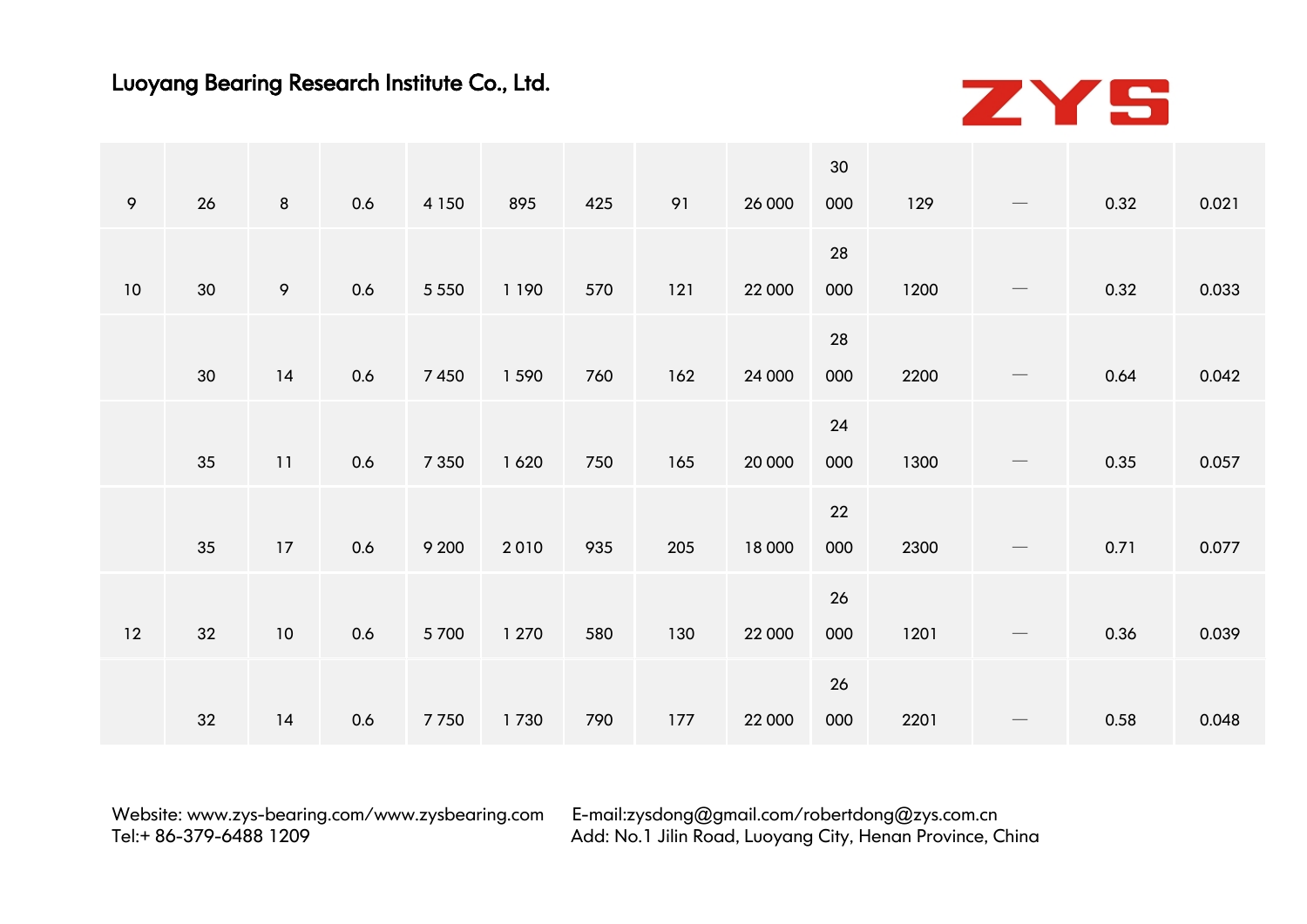

|    |      |                |         |         |         |     |        | 22  |      |                                 |      |       |
|----|------|----------------|---------|---------|---------|-----|--------|-----|------|---------------------------------|------|-------|
| 37 | 12   | $\overline{1}$ | 9 6 5 0 | 2 160   | 985     | 221 | 18 000 | 000 | 1301 | $\overbrace{\phantom{13333}}$   | 0.33 | 0.066 |
|    |      |                |         |         |         |     |        | 22  |      |                                 |      |       |
| 37 | 17   | $\mathbf{1}$   | 12 100  | 2730    | 1 2 4 0 | 278 | 17 000 | 000 | 2301 | $\hspace{0.1mm}-\hspace{0.1mm}$ | 0.60 | 0.082 |
|    |      |                |         |         |         |     |        | 22  |      |                                 |      |       |
| 35 | 11   | 0.6            | 7 600   | 1750    | 775     | 179 | 18 000 | 000 | 1202 | $\overbrace{\phantom{13333}}$   | 0.32 | 0.051 |
|    |      |                |         |         |         |     |        | 22  |      |                                 |      |       |
| 35 | 14   | 0.6            | 7800    | 1850    | 795     | 188 | 18 000 | 000 | 2202 | $\qquad \qquad -$               | 0.50 | 0.055 |
|    |      |                |         |         |         |     |        | 20  |      |                                 |      |       |
| 42 | 13   | $\mathbf{1}$   | 9700    | 2 2 9 0 | 990     | 234 | 16 000 | 000 | 1302 |                                 | 0.33 | 0.093 |
|    |      |                |         |         |         |     |        | 18  |      |                                 |      |       |
| 42 | $17$ | $\mathbf{1}$   | 12 300  | 2910    | 1 2 5 0 | 296 | 14 000 | 000 | 2302 | $\hspace{0.1mm}-\hspace{0.1mm}$ | 0.51 | 0.108 |
|    |      |                |         |         |         |     |        | 20  |      |                                 |      |       |
| 40 | 12   | 0.6            | 8 0 0 0 | 2010    | 815     | 205 | 16 000 | 000 | 1203 |                                 | 0.31 | 0.072 |
|    |      |                |         |         |         |     |        |     |      |                                 |      |       |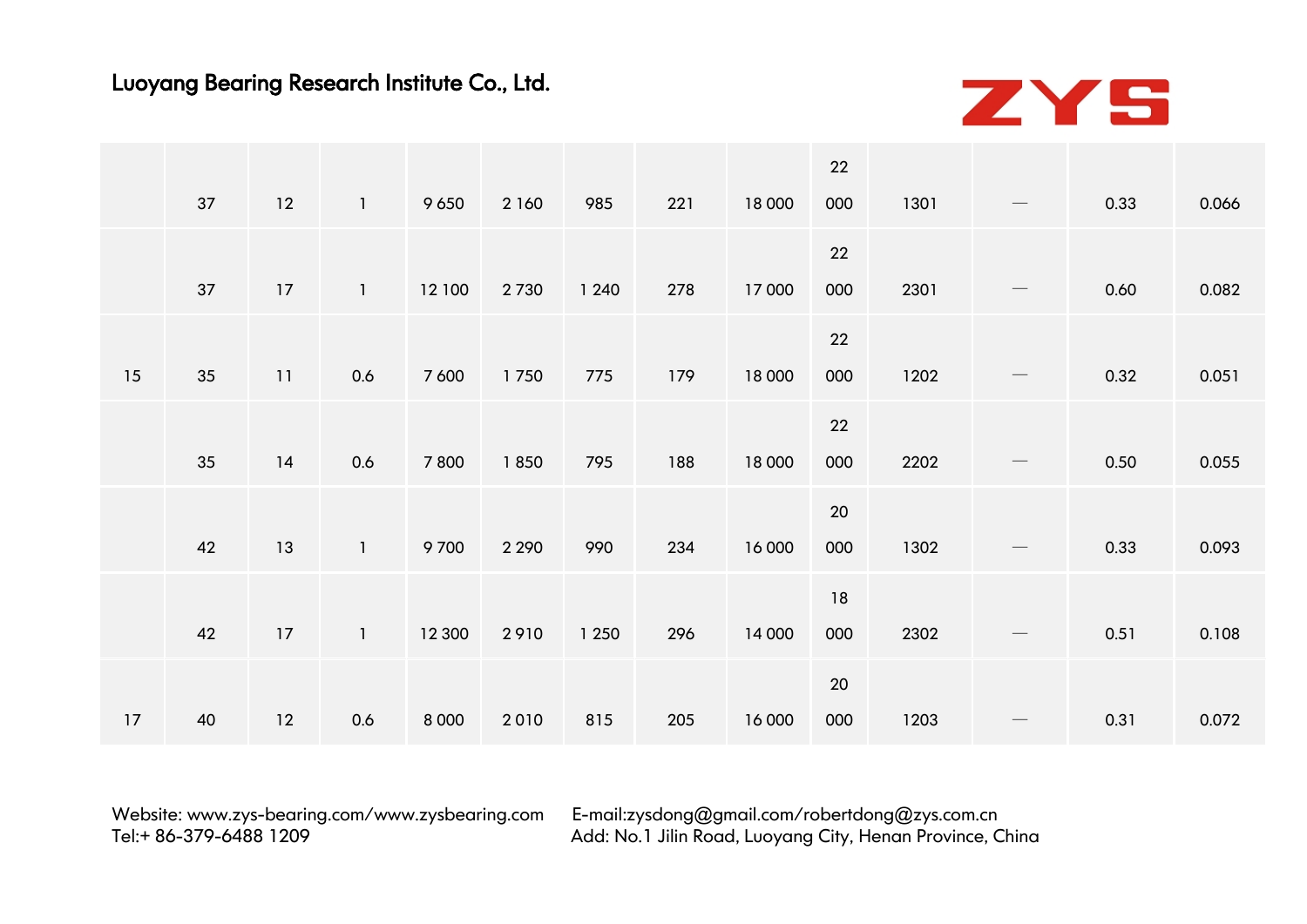

|    |    |    |              |         |         |         |     |        | 20  |      |                                 |      |       |
|----|----|----|--------------|---------|---------|---------|-----|--------|-----|------|---------------------------------|------|-------|
|    | 40 | 16 | 0.6          | 9 9 5 0 | 2 4 2 0 | 1010    | 247 | 16 000 | 000 | 2203 |                                 | 0.50 | 0.085 |
|    |    |    |              |         |         |         |     |        | 17  |      |                                 |      |       |
|    | 47 | 14 | $\mathbf{1}$ | 12700   | 3 200   | 1 300   | 325 | 14 000 | 000 | 1303 | $\hspace{0.1mm}-\hspace{0.1mm}$ | 0.32 | 0.13  |
|    |    |    |              |         |         |         |     |        | 16  |      |                                 |      |       |
|    | 47 | 19 | $\mathbf{1}$ | 14700   | 3 5 5 0 | 1 500   | 365 | 13 000 | 000 | 2303 |                                 | 0.51 | 0.15  |
|    |    |    |              |         |         |         |     |        | 17  |      |                                 |      |       |
| 20 | 47 | 14 | $\mathbf{1}$ | 10 000  | 2610    | 1 0 2 0 | 266 | 14 000 | 000 | 1204 | 1204 K                          | 0.29 | 0.12  |
|    |    |    |              |         |         |         |     |        | 17  |      |                                 |      |       |
|    | 47 | 18 | $\mathbf{1}$ | 12 800  | 3 3 0 0 | 1 3 1 0 | 340 | 14 000 | 000 | 2204 | 2204 K                          | 0.47 | 0.133 |
|    |    |    |              |         |         |         |     |        | 15  |      |                                 |      |       |
|    | 52 | 15 | 1.1          | 12 600  | 3 3 5 0 | 1 2 8 0 | 340 | 12 000 | 000 | 1304 | 1304 K                          | 0.29 | 0.165 |
|    |    |    |              |         |         |         |     |        | 14  |      |                                 |      |       |
|    | 52 | 21 | 1.1          | 18 500  | 4700    | 1880    | 480 | 11 000 | 000 | 2304 | 2304 K                          | 0.50 | 0.193 |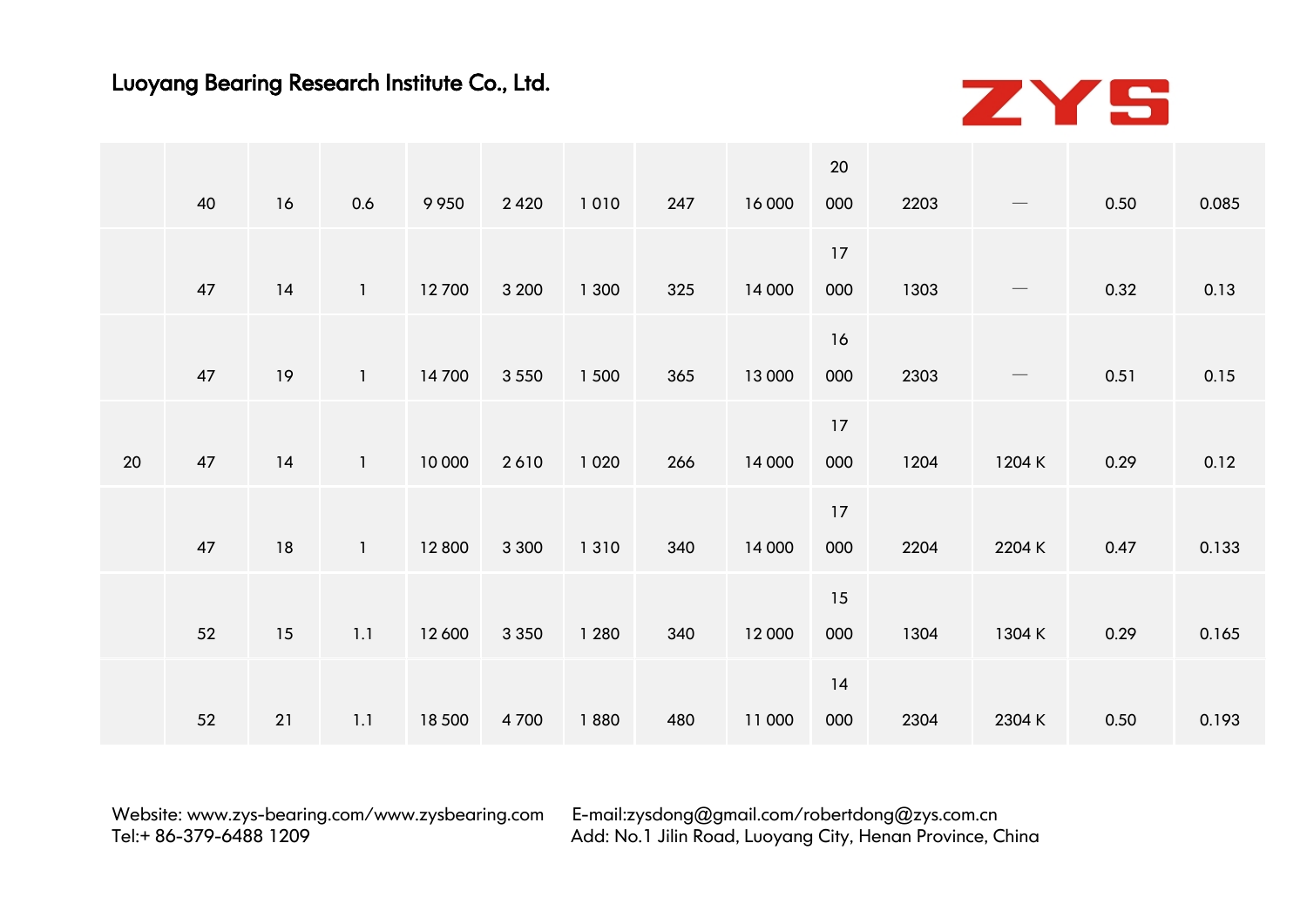

|    |    |        |              |        |         |         |     |         | 14  |      |        |      |       |
|----|----|--------|--------------|--------|---------|---------|-----|---------|-----|------|--------|------|-------|
| 25 | 52 | 15     |              | 12 200 | 3 3 0 0 | 1 2 5 0 | 335 | 12 000  | 000 | 1205 | 1205 K | 0.28 | 0.14  |
|    |    |        |              |        |         |         |     |         | 14  |      |        |      |       |
|    | 52 | 18     |              | 12 400 | 3 4 5 0 | 1 270   | 350 | 12 000  | 000 | 2205 | 2205K  | 0.41 | 0.15  |
|    |    |        |              |        |         |         |     |         | 13  |      |        |      |       |
|    | 62 | 17     | 1.1          | 18 200 | 5 0 0 0 | 1850    | 510 | 10 000  | 000 | 1305 | 1305 K | 0.28 | 0.255 |
|    |    |        |              |        |         |         |     |         | 12  |      |        |      |       |
|    | 62 | 24     | 1.1          | 24 900 | 6 6 0 0 | 2 5 3 0 | 675 | 9 5 0 0 | 000 | 2305 | 2305 K | 0.47 | 0.319 |
|    |    |        |              |        |         |         |     |         | 12  |      |        |      |       |
| 30 | 62 | 16     | $\mathbf{1}$ | 15 800 | 4 6 5 0 | 1610    | 475 | 10 000  | 000 | 1206 | 1206 K | 0.25 | 0.22  |
|    |    |        |              |        |         |         |     |         | 12  |      |        |      |       |
|    | 62 | $20\,$ | -1           | 15 300 | 4 5 5 0 | 1 560   | 460 | 10 000  | 000 | 2206 | 2206 K | 0.38 | 0.249 |
|    |    |        |              |        |         |         |     |         | 11  |      |        |      |       |
|    | 72 | 19     | 1.1          | 21 400 | 6 3 0 0 | 2 1 9 0 | 645 | 8 5 0 0 | 000 | 1306 | 1306 K | 0.26 | 0.385 |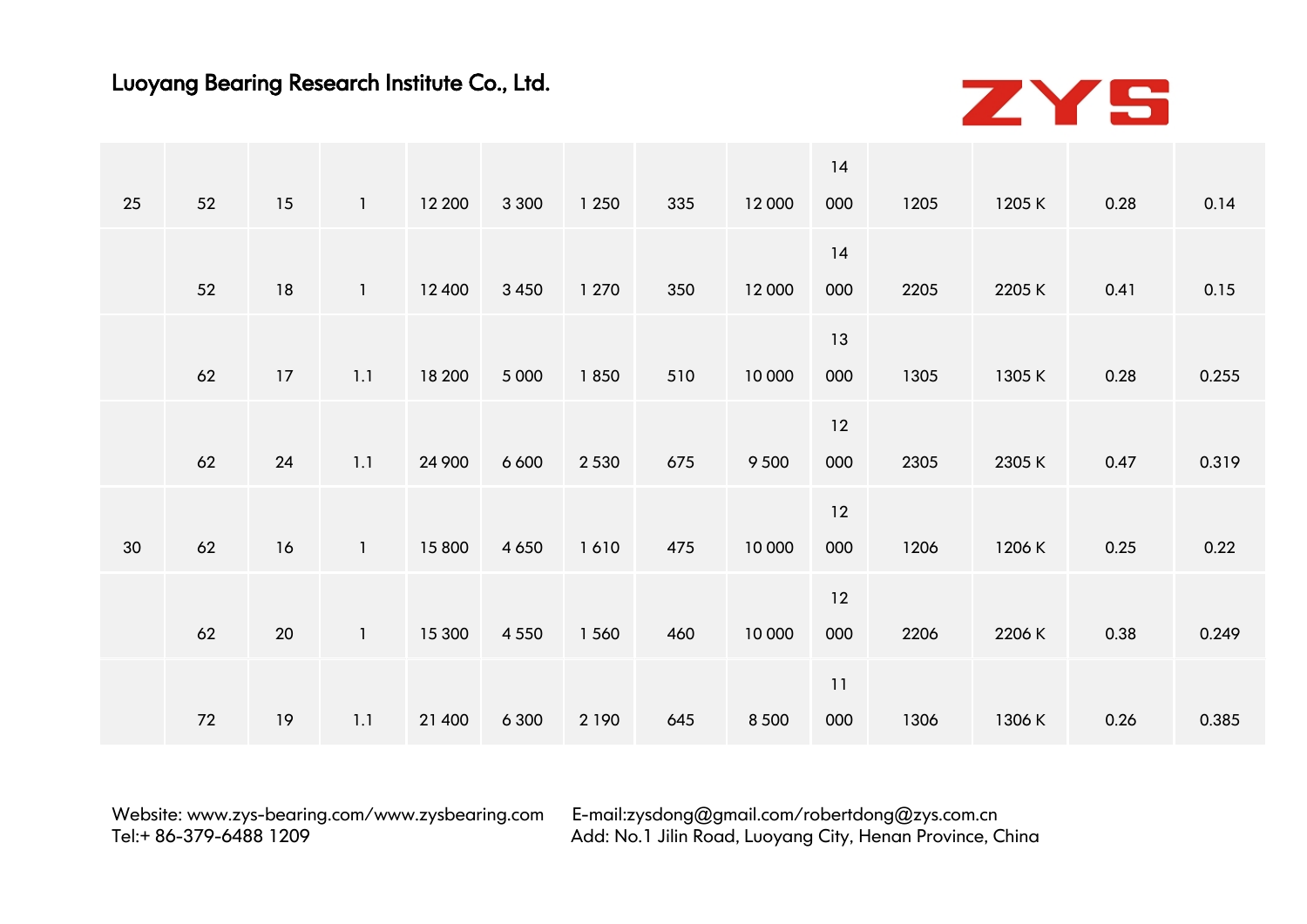

|    |    |     |              |         |     |         | 10  |      |        |      |      |  |
|----|----|-----|--------------|---------|-----|---------|-----|------|--------|------|------|--|
| 72 | 27 | 1.1 | 32 000 8 750 | 3 2 5 0 | 895 | 8 0 0 0 | 000 | 2306 | 2306 K | 0.44 | 0.48 |  |

|              |                                |              |       |        |              |                         | Self aligning ball bearing with Bore Diameter 35-70mm |                               |           |                            |                                  |             |                |
|--------------|--------------------------------|--------------|-------|--------|--------------|-------------------------|-------------------------------------------------------|-------------------------------|-----------|----------------------------|----------------------------------|-------------|----------------|
|              | <b>Boundary Dimensions(mm)</b> |              |       |        |              | <b>Basic rated load</b> |                                                       | <b>Limit speed</b><br>(r/min) |           | <b>Bearing</b>             |                                  | Constant    | Weight<br>(kg) |
|              |                                |              |       |        | $\mathsf{N}$ |                         | kgf                                                   |                               |           |                            |                                  |             |                |
| $\mathsf{d}$ | D                              | $\, {\bf B}$ | rmin. | Cr     | <b>COr</b>   | Cr                      | COr                                                   | Grease                        | Oil       | Cylindrical<br><b>Bore</b> | <b>Tapered</b><br>bore<br>(1:12) | $\mathbf e$ |                |
| 35           | 72                             | 17           | 1.1   | 15 900 | 5 100        | 1620                    | 520                                                   | 8 5 0 0                       | 10<br>000 | 1207                       | 1207K                            | 0.23        | 0.32           |
|              | 72                             | 23           | 1.1   | 21 700 | 6 6 0 0      | 2 2 1 0                 | 675                                                   | 8 5 0 0                       | 10<br>000 | 2207                       | 2207K                            | 0.37        | 0.378          |
|              | 80                             | 21           | 1.5   | 25 300 | 7850         | 2 5 8 0                 | 800                                                   | 7 5 0 0                       | 9<br>500  | 1307                       | 1307K                            | 0.26        | 0.51           |

Website: [www.zys-bearing.com/](http://www.zys-bearing.com)www.zysbearing.com E-mail:zysdong@gmail.com/[robertdong](mailto:robertdong@zys.com.cn)@zys.com.cn<br>Add: No.1 Jilin Road. Luovana City. Henan Province. C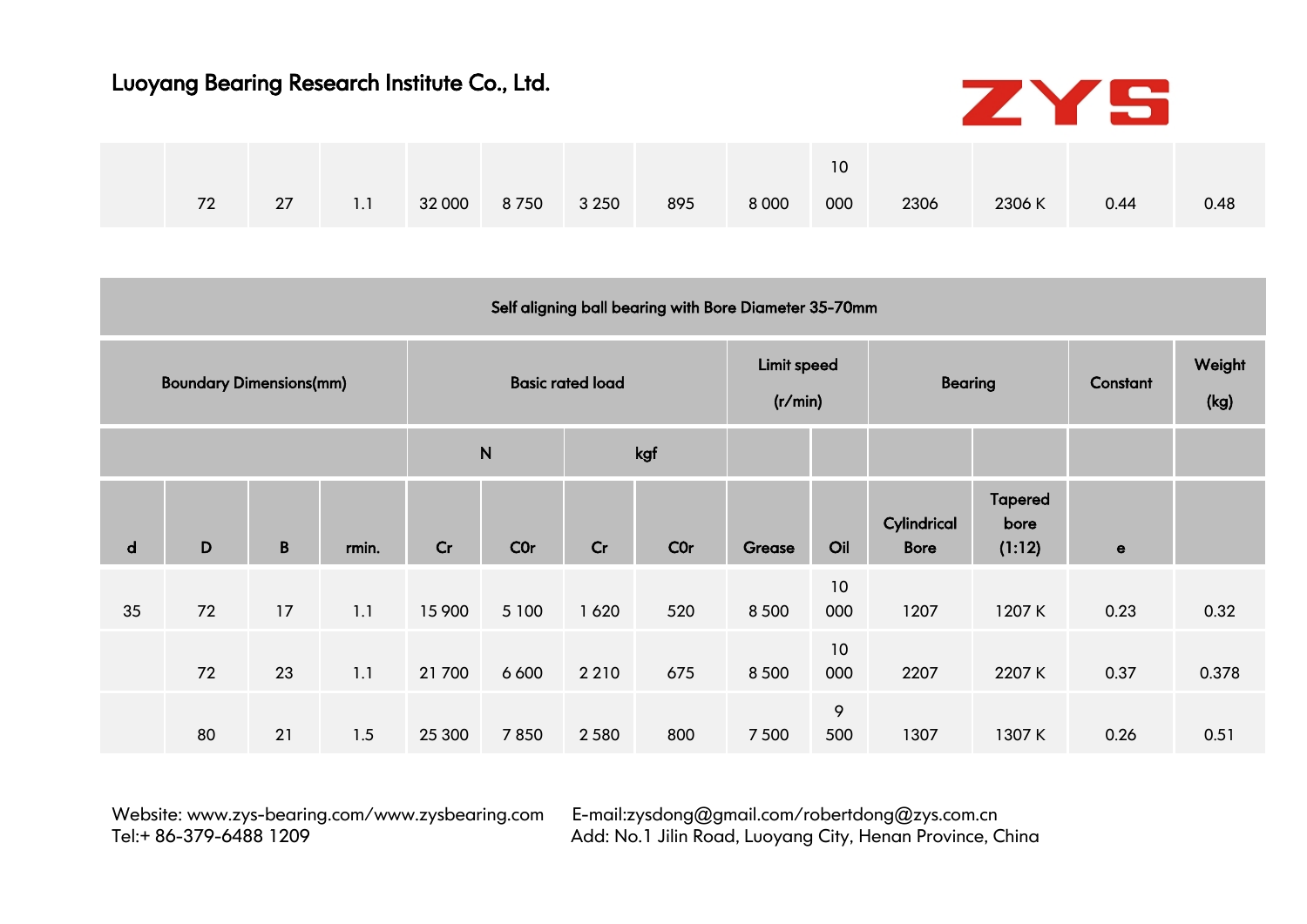

|    |     |    |     |        |         |         |         |         | 9              |      |        |      |       |
|----|-----|----|-----|--------|---------|---------|---------|---------|----------------|------|--------|------|-------|
|    | 80  | 31 | 1.5 | 40 000 | 11 300  | 4 100   | 1 1 5 0 | 7 100   | 000            | 2307 | 2307 K | 0.46 | 0.642 |
|    |     |    |     |        |         |         |         |         | 9              | 1208 |        |      |       |
| 40 | 80  | 18 | 1.1 | 19 300 | 6 5 0 0 | 1970    | 665     | 7 500   | 000            |      | 1208 K | 0.22 | 0.415 |
|    |     |    |     |        |         |         |         |         | 9              |      |        |      |       |
|    | 80  | 23 | 1.1 | 22 400 | 7 3 5 0 | 2 2 9 0 | 750     | 7 500   | 000            | 2208 | 2208 K | 0.33 | 0.477 |
|    |     |    |     |        |         |         |         |         | 8              |      |        |      |       |
|    | 90  | 23 | 1.5 | 29 800 | 9700    | 3 0 5 0 | 990     | 6700    | 500            | 1308 | 1308 K | 0.24 | 0.715 |
|    |     |    |     |        |         |         |         |         | 8              |      |        |      |       |
|    | 90  | 33 | 1.5 | 45 500 | 13 500  | 4 6 5 0 | 1 3 8 0 | 6 3 0 0 | 000            | 2308 | 2308 K | 0.43 | 0.889 |
|    |     |    |     |        |         |         |         |         | 8              |      |        |      |       |
| 45 | 85  | 19 | 1.1 | 22 000 | 7 3 5 0 | 2 2 4 0 | 750     | 7 100   | 500            | 1209 | 1209 K | 0.21 | 0.465 |
|    |     |    |     |        |         |         |         |         | 8              |      |        |      |       |
|    | 85  | 23 | 1.1 | 23 300 | 8 1 5 0 | 2 3 8 0 | 830     | 7 100   | 500            | 2209 | 2209 K | 0.30 | 0.522 |
|    |     |    |     |        |         |         |         |         | $\overline{7}$ |      |        |      |       |
|    | 100 | 25 | 1.5 | 38 500 | 12700   | 3 9 0 0 | 1 300   | 6 0 0 0 | 500            | 1309 | 1309 K | 0.25 | 0.955 |
|    |     |    |     |        |         |         |         |         | $\overline{7}$ |      |        |      |       |
|    | 100 | 36 | 1.5 | 55 000 | 16700   | 5 600   | 1700    | 5 600   | 100            | 2309 | 2309 K | 0.41 | 1.2   |
|    |     |    |     |        |         |         |         |         | 8              |      |        |      |       |
| 50 | 90  | 20 | 1.1 | 22 800 | 8 1 0 0 | 2 3 3 0 | 830     | 6 3 0 0 | 000            | 1210 | 1210K  | 0.21 | 0.525 |
|    |     |    |     |        |         |         |         |         |                |      |        |      |       |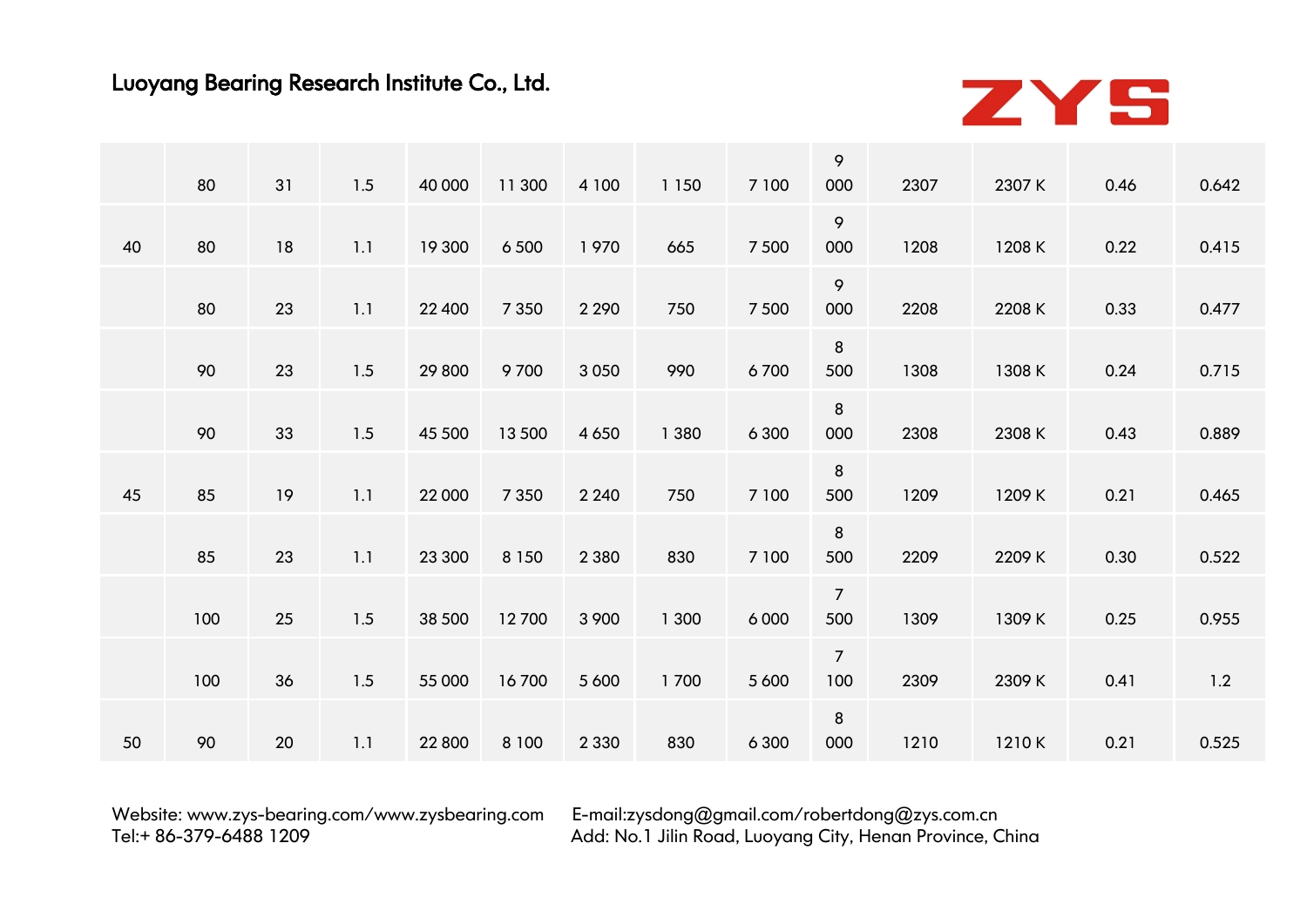

|    | 90  | 23 | 1.1            | 23 300 |         |         | 865     | 6 3 0 0 | 8<br>000               | 2210 | 2210K  | 0.28 | 0.564 |
|----|-----|----|----------------|--------|---------|---------|---------|---------|------------------------|------|--------|------|-------|
|    |     |    |                |        | 8 4 5 0 | 2 3 8 0 |         |         |                        |      |        |      |       |
|    | 110 | 27 | $\overline{2}$ | 43 500 | 14 100  | 4 4 5 0 | 1440    | 5 6 0 0 | $\mathbf{6}$<br>700    | 1310 | 1310K  | 0.23 | 1.25  |
|    | 110 | 40 | $2^{\circ}$    | 65 000 | 20 200  | 6 6 5 0 | 2060    | 5 0 0 0 | $\epsilon$<br>300      | 2310 | 2310K  | 0.42 | 1.58  |
| 55 | 100 | 21 | 1.5            | 26 900 | 10 000  | 2750    | 1 0 2 0 | 6 0 0 0 | $7\overline{ }$<br>100 | 1211 | 1211 K | 0.20 | 0.705 |
|    | 100 | 25 | 1.5            | 26 700 | 9 9 0 0 | 2720    | 1010    | 6 0 0 0 | $\overline{7}$<br>100  | 2211 | 2211K  | 0.28 | 0.746 |
|    | 120 | 29 | $\overline{2}$ | 51 500 | 17 900  | 5 2 5 0 | 1820    | 5 0 0 0 | 6<br>300               | 1311 | 1311 K | 0.23 | 1.6   |
|    | 120 | 43 | $2^{\circ}$    | 76 500 | 24 000  | 7800    | 2 4 5 0 | 4 8 0 0 | $\epsilon$<br>000      | 2311 | 2311 K | 0.41 | 2.03  |
| 60 | 110 | 22 | 1.5            | 30 500 | 11500   | 3 100   | 1 1 8 0 | 5 3 0 0 | $\mathbf{6}$<br>300    | 1212 | 1212K  | 0.18 | 0.90  |
|    | 110 | 28 | 1.5            | 34 000 | 12 600  | 3 5 0 0 | 1 2 9 0 | 5 3 0 0 | 6<br>300               | 2212 | 2212K  | 0.28 | 1.03  |
|    | 130 | 31 | 2.1            | 57 500 | 20 800  | 5 9 0 0 | 2 1 3 0 | 4 5 0 0 | 5 <sup>5</sup><br>600  | 1312 | 1312K  | 0.23 | 2.03  |
|    |     |    |                |        |         |         |         |         |                        |      |        |      |       |

Website: [www.zys-bearing.com/](http://www.zys-bearing.com)www.zysbearing.com E-mail:zysdong@gmail.com/[robertdong](mailto:robertdong@zys.com.cn)@zys.com.cn<br>Add: No.1 Jilin Road. Luoyana City. Henan Province. C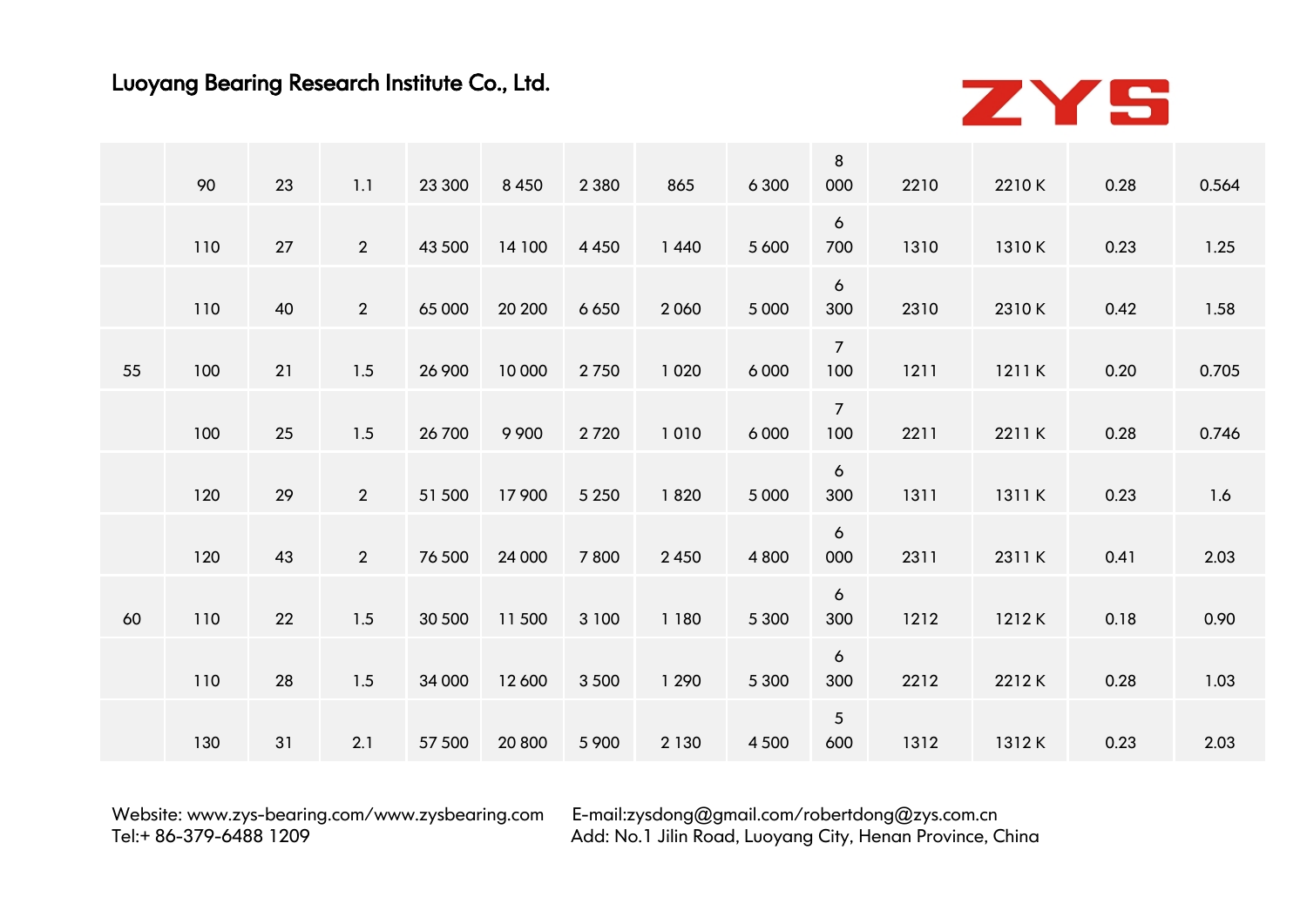

|    |     |    | 2.1 |            |        |           |         |         | $\sqrt{5}$             |      |                                 |      |      |
|----|-----|----|-----|------------|--------|-----------|---------|---------|------------------------|------|---------------------------------|------|------|
|    | 130 | 46 |     | 88 500     | 28 300 | 9 0 0 0   | 2880    | 4 3 0 0 | 300                    | 2312 | 2312K                           | 0.40 | 2.57 |
| 65 | 120 | 23 | 1.5 | 31 000     | 12 500 | 3 1 5 0   | 1 2 8 0 | 4 8 0 0 | $\epsilon$<br>000      | 1213 | 1213 K                          | 0.17 | 1.15 |
|    | 120 | 31 | 1.5 | 43 500     | 16400  | 4 4 5 0   | 1670    | 4 8 0 0 | 6<br>000               | 2213 | 2213K                           | 0.28 | 1.4  |
|    | 140 | 33 | 2.1 | 62 500     | 22 900 | 6 3 5 0   | 2 3 3 0 | 4 3 0 0 | $5\overline{)}$<br>300 | 1313 | 1313K                           | 0.23 | 2.54 |
|    | 140 | 48 | 2.1 | 97 000     | 32 500 | 9 9 0 0   | 3 3 0 0 | 3 8 0 0 | $\overline{4}$<br>800  | 2313 | 2313K                           | 0.39 | 3.2  |
| 70 | 125 | 24 | 1.5 | 35 000     | 13800  | 3 5 5 0   | 1410    | 4 8 0 0 | $5\overline{)}$<br>600 | 1214 |                                 | 0.18 | 1.3  |
|    | 125 | 31 | 1.5 | 44 000     | 17 100 | 4 5 0 0   | 1740    | 4 5 0 0 | $\overline{5}$<br>600  | 2214 | $\hspace{0.1mm}-\hspace{0.1mm}$ | 0.26 | 1.52 |
|    | 150 | 35 | 2.1 | 75 000     | 27 700 | 7 6 5 0   | 2830    | 4 0 0 0 | $5\overline{)}$<br>000 | 1314 |                                 | 0.22 | 3.19 |
|    | 150 | 51 | 2.1 | 111<br>000 | 37 500 | 11<br>300 | 3850    | 3 6 0 0 | $\overline{4}$<br>500  | 2314 |                                 | 0.38 | 3.9  |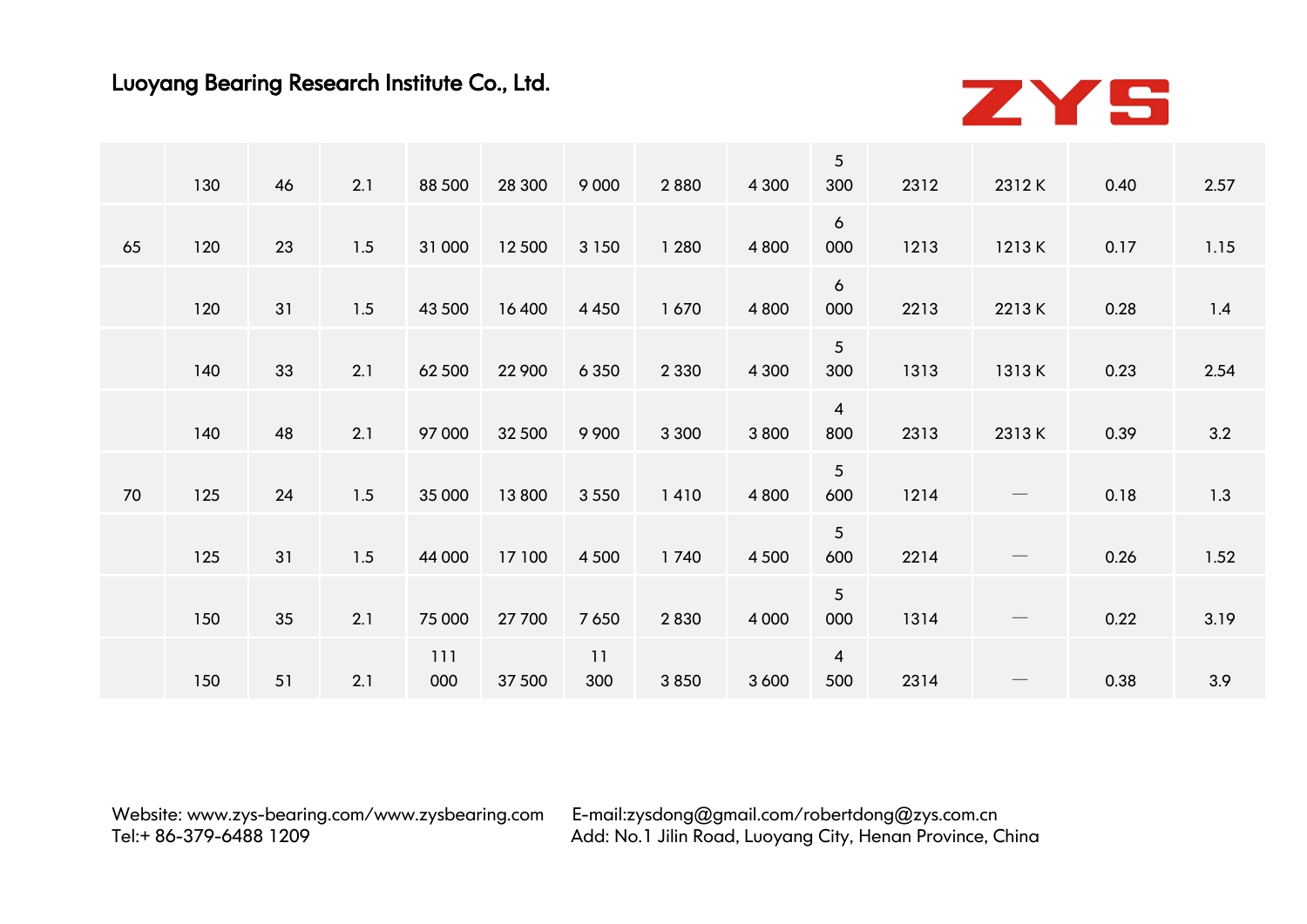

|    |                                |             |                |            |              |                         | Self aligning ball bearing with Bore Diameter 75-110mm |                        |                       |                            |                                  |             |                |
|----|--------------------------------|-------------|----------------|------------|--------------|-------------------------|--------------------------------------------------------|------------------------|-----------------------|----------------------------|----------------------------------|-------------|----------------|
|    | <b>Boundary Dimensions(mm)</b> |             |                |            |              | <b>Basic rated load</b> |                                                        | Limit speed<br>(r/min) |                       | <b>Bearing</b>             |                                  | Constant    | Weight<br>(kg) |
|    |                                |             |                |            | $\mathsf{N}$ |                         | kgf                                                    |                        |                       |                            |                                  |             |                |
| d  | D                              | $\mathbf B$ | rmin.          | Cr         | <b>COr</b>   | Cr                      | <b>COr</b>                                             | Grease                 | Oil                   | Cylindrical<br><b>Bore</b> | <b>Tapered</b><br>bore<br>(1:12) | $\mathbf e$ |                |
| 75 | 130                            | 25          | 1.5            | 39 000     | 15700        | 4 0 0 0                 | 1 600                                                  | 4 3 0 0                | $\overline{5}$<br>300 | 1215                       | 1215                             | 0.17        | 1.41           |
|    | 130                            | 31          | 1.5            | 44 500     | 17800        | 4 5 5 0                 | 1820                                                   | 4 3 0 0                | $\overline{5}$<br>300 | 2215                       | 2215                             | 0.25        | 1.6            |
|    | 160                            | 37          | 2.1            | 80 000     | 30 000       | 8 1 5 0                 | 3 0 5 0                                                | 3800                   | $\overline{4}$<br>500 | 1315                       | 1315                             | 0.22        | 3.65           |
|    | 160                            | 55          | 2.1            | 125<br>000 | 43 000       | 12<br>700               | 4 4 0 0                                                | 3 4 0 0                | $\overline{4}$<br>300 | 2315                       | 2315                             | 0.38        | 4.77           |
| 80 | 140                            | 26          | $\overline{2}$ | 40 000     | 17000        | 4 100                   | 1730                                                   | 4 0 0 0                | $\sqrt{5}$<br>000     | 1216                       | 1216                             | 0.16        | 1.73           |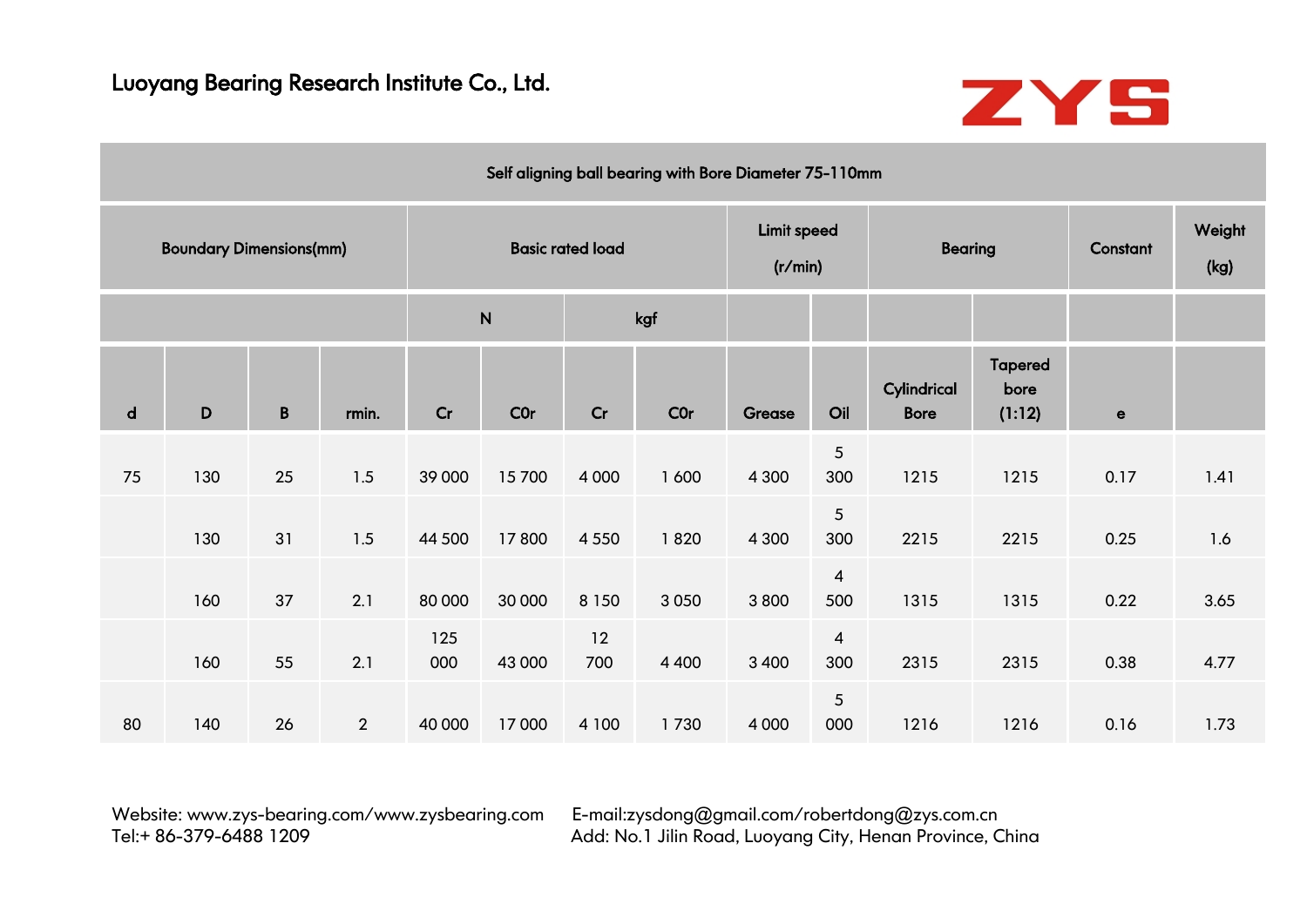

|    | 140 | 33 | $\overline{2}$ | 49 000     | 19 900 | 5 0 0 0   | 2030    | 4 0 0 0 | $\overline{5}$<br>000 | 2216    | 2216     | 0.25 | 1.97 |
|----|-----|----|----------------|------------|--------|-----------|---------|---------|-----------------------|---------|----------|------|------|
|    | 170 | 39 | 2.1            | 89 000     | 33 000 | 9 100     | 3 4 0 0 | 3 6 0 0 | $\overline{4}$<br>300 | 1316    | 1316     | 0.22 | 4.31 |
|    |     |    |                |            |        |           |         |         |                       |         |          |      |      |
|    | 170 | 58 | 2.1            | 130<br>000 | 45 000 | 13<br>200 | 4 600   | 3 2 0 0 | $\overline{4}$<br>000 | $*2316$ | * 2316 K | 0.39 | 5.54 |
| 85 | 150 | 28 | $\overline{2}$ | 49 500     | 20 800 | 5 0 5 0   | 2 1 2 0 | 3 8 0 0 | $\overline{4}$<br>500 | 1217    | 1217     | 0.17 | 2.09 |
|    | 150 | 36 | $\overline{2}$ | 58 500     | 23 600 | 5 9 5 0   | 2 4 0 0 | 3 8 0 0 | $\overline{4}$<br>800 | 2217    | 2217     | 0.25 | 2.48 |
|    |     |    |                |            |        | 10        |         |         | $\overline{4}$        |         |          |      |      |
|    | 180 | 41 | $\mathbf{3}$   | 98 500     | 38 000 | 000       | 3850    | 3 4 0 0 | 000                   | 1317    | 1317     | 0.21 | 5.13 |
|    | 180 | 60 | $\mathbf{3}$   | 142<br>000 | 51 500 | 14<br>500 | 5 2 5 0 | 3 0 0 0 | $\mathbf{3}$<br>800   | 2317    | 2317     | 0.37 | 6.56 |
| 90 | 160 | 30 | $2^{\circ}$    | 57 500     | 23 500 | 5 8 5 0   | 2 4 0 0 | 3 6 0 0 | $\overline{4}$<br>300 | 1218    | 1218     | 0.17 | 2.55 |
|    |     |    |                |            |        |           |         |         | $\overline{4}$        |         |          |      |      |
|    | 160 | 40 | $\overline{2}$ | 70 500     | 28 700 | 7 200     | 2930    | 3 6 0 0 | 300                   | 2218    | 2218     | 0.27 | 3.13 |
|    | 190 | 43 | $\mathfrak{S}$ | 117<br>000 | 44 500 | 12<br>000 | 4 5 5 0 | 3 2 0 0 | 3<br>800              | * 1318  | * 1318 K | 0.22 | 5.94 |
|    |     |    |                |            |        |           |         |         |                       |         |          |      |      |

Website: [www.zys-bearing.com/](http://www.zys-bearing.com)www.zysbearing.com E-mail:zysdong@gmail.com/[robertdong](mailto:robertdong@zys.com.cn)@zys.com.cn<br>Add: No.1 Jilin Road. Luoyana City. Henan Province. C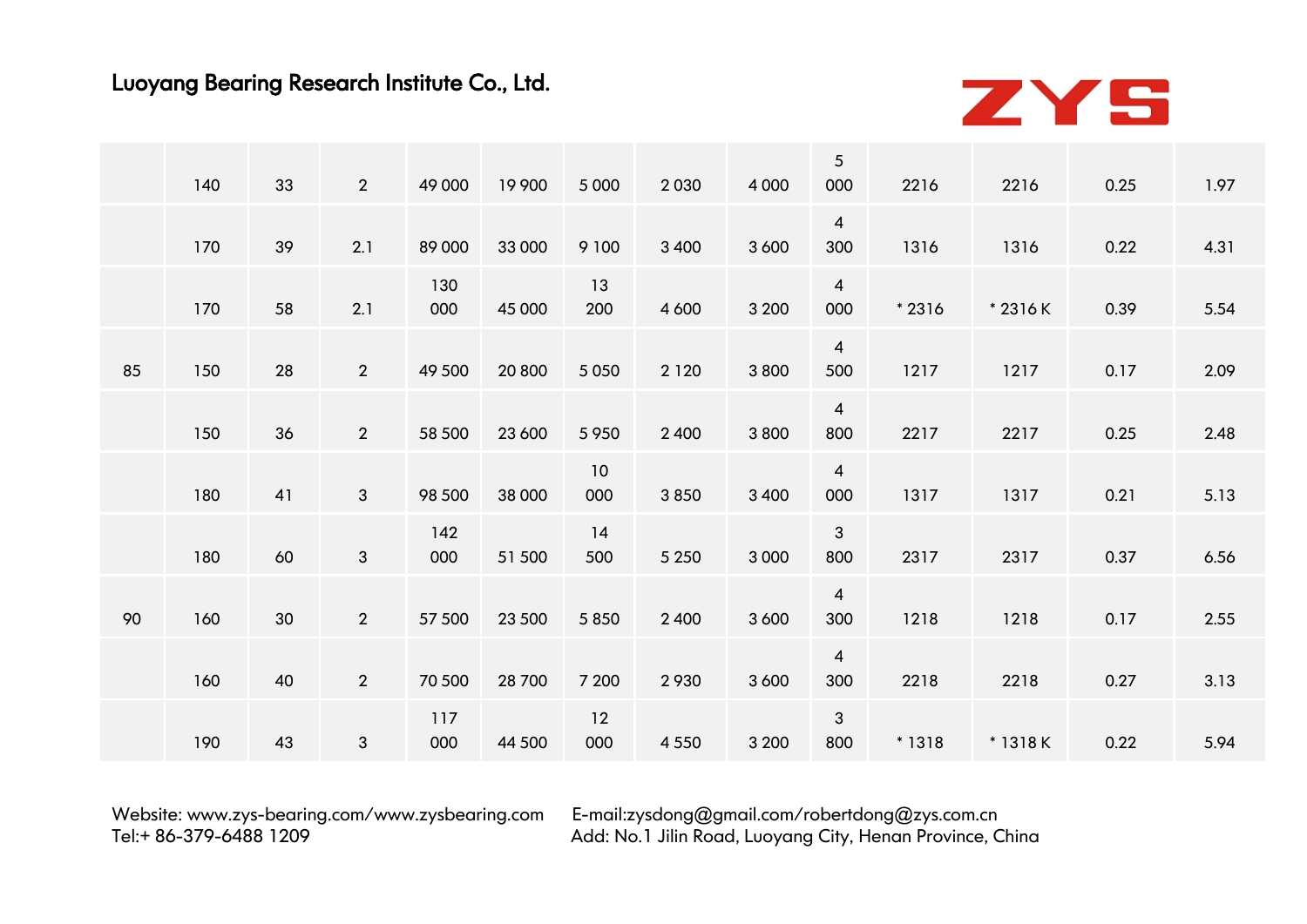

|     | 190 | 64 | $\mathbf{3}$ | 154<br>000 | 57 500 | 15<br>700 | 5 8 5 0 | 2800    | 3<br>600              | 2318   | 2318                           | 0.38 | 7.76 |
|-----|-----|----|--------------|------------|--------|-----------|---------|---------|-----------------------|--------|--------------------------------|------|------|
| 95  | 170 | 32 | 2.1          | 64 000     | 27 100 | 6 5 5 0   | 2770    | 3 4 0 0 | $\overline{4}$<br>000 | 1219   | 1219                           | 0.17 | 3.21 |
|     | 170 | 43 | 2.1          | 84 000     | 34 500 | 8 5 5 0   | 3 5 0 0 | 3 4 0 0 | $\overline{4}$<br>000 | 2219   | 2219                           | 0.27 | 3.87 |
|     | 200 | 45 | $\mathbf{3}$ | 129<br>000 | 51 000 | 13<br>200 | 5 2 0 0 | 3 0 0 0 | $\mathbf{3}$<br>600   | * 1319 | * 1319 K                       | 0.23 | 6.84 |
|     | 200 | 67 | 3            | 161<br>000 | 64 500 | 16<br>400 | 6 5 5 0 | 2800    | $\mathbf{3}$<br>400   | * 2319 | * 2319 K                       | 0.38 | 9.01 |
| 100 | 180 | 34 | 2.1          | 69 500     | 29 700 | 7 100     | 3 0 5 0 | 3 2 0 0 | $\mathbf{3}$<br>800   | 1220   | 1220                           | 0.17 | 3.82 |
|     | 180 | 46 | 2.1          | 94 500     | 38 500 | 9 6 5 0   | 3 9 0 0 | 3 2 0 0 | 3<br>800              | 2220   | 2220                           | 0.27 | 4.53 |
|     | 215 | 47 | $\mathbf{3}$ | 140<br>000 | 57 500 | 14<br>300 | 5 8 5 0 | 2800    | $\mathbf{3}$<br>400   | * 1320 | * 1320 K                       | 0.24 | 8.46 |
|     | 215 | 73 | $\mathbf{3}$ | 187<br>000 | 79 000 | 19<br>100 | 8 0 5 0 | 2 4 0 0 | $\mathbf{3}$<br>200   | * 2320 | * 2320 K                       | 0.38 | 11.6 |
| 105 | 190 | 36 | 2.1          | 75 000     | 32 500 | 7 6 5 0   | 3 3 0 0 | 3 0 0 0 | $\sqrt{3}$<br>600     | 1221   | $\qquad \qquad \longleftarrow$ | 0.18 | 4.52 |
|     |     |    |              |            |        |           |         |         |                       |        |                                |      |      |